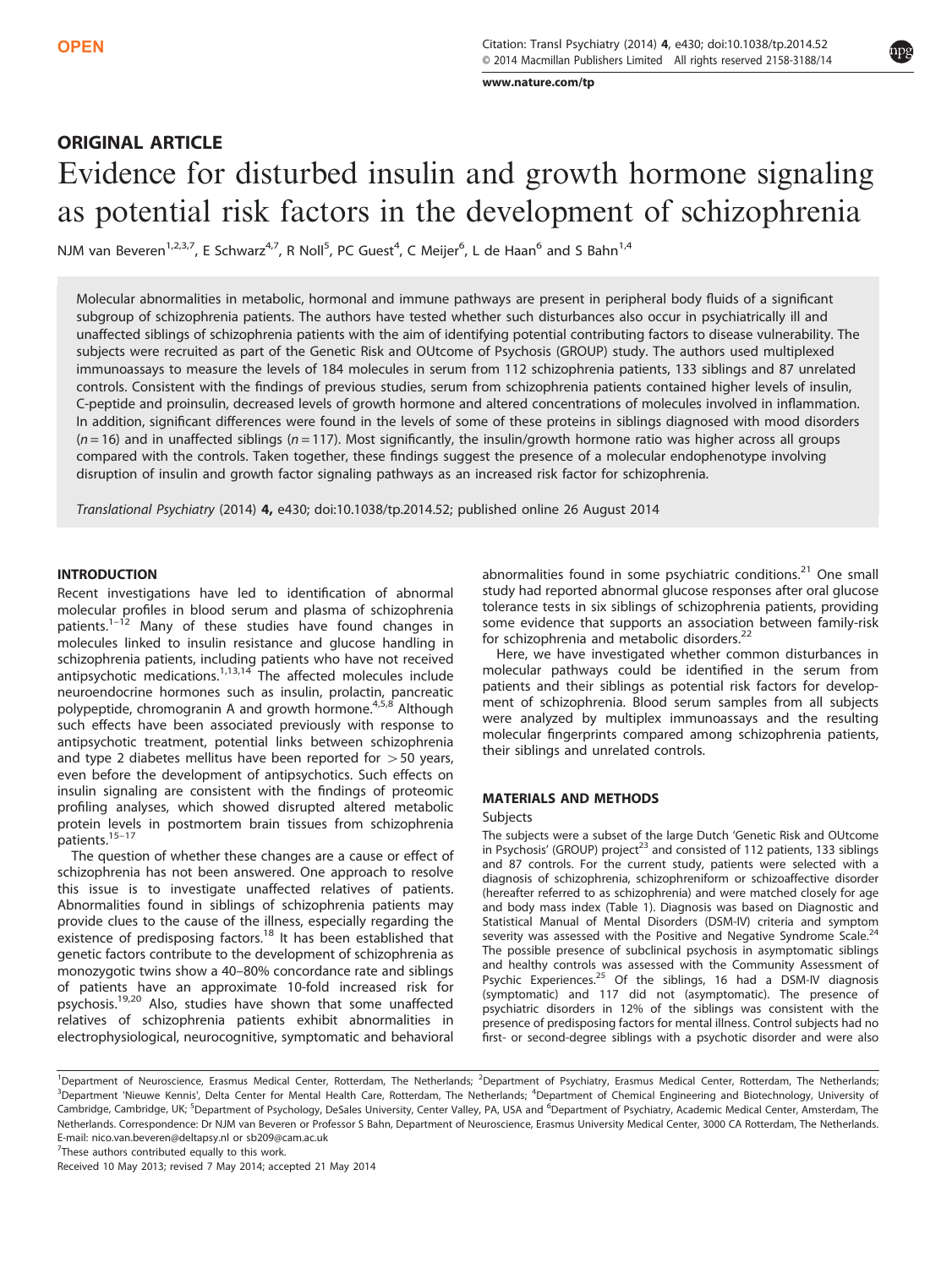and healthy controls

<span id="page-1-0"></span>Table 1. Demographic and clinical characteristics of patients, siblings

| and nearily controls                  |                 |                |                                              |          |  |
|---------------------------------------|-----------------|----------------|----------------------------------------------|----------|--|
|                                       | SΖ              | SS             | AS                                           | Controls |  |
| Number                                | 112             | 16             | 117                                          | 87       |  |
| Gender (male/female) <sup>a</sup>     | $97/15*$        | $5/11*$        | 57/60*                                       | 59/28    |  |
| Age <sup>b</sup>                      | $24.5 \pm 5.3$  |                | $25.9 \pm 7.6$ $27.1 \pm 8.2$ $26.5 \pm 9.6$ |          |  |
| Boddy mass index<br>$(kg m^{-2})^b$   | $23.9 \pm 3.6*$ |                | $22.6 \pm 3.4$ $22.9 \pm 3.4$ $22.3 \pm 3.0$ |          |  |
| PANSS                                 |                 |                |                                              |          |  |
| Positive                              | $11.7 \pm 5.2$  |                |                                              |          |  |
| Negative                              | $14.7 \pm 6.6$  |                |                                              |          |  |
| General                               | $26.8 \pm 8.8$  |                |                                              |          |  |
| Total                                 | $52.9 \pm 17.5$ |                |                                              |          |  |
| Diagnosis                             |                 |                |                                              |          |  |
| Schizophrenia and<br>schizophreniform | 93              |                |                                              |          |  |
| Schizoaffective                       | 19              |                |                                              |          |  |
| Eating disorder                       |                 | 1              |                                              |          |  |
| Depressive disorder                   |                 | 13             |                                              |          |  |
| Pervasive                             |                 | $\overline{2}$ |                                              |          |  |
| developmental<br>disorder             |                 |                |                                              |          |  |
|                                       |                 |                |                                              |          |  |

Abbreviations: AS, asymptomatic siblings; PANSS, positive and negative syndrome scale; SS, symptomatic siblings; SZ, schizophrenia. <sup>a</sup>Chi-square test (\*P < 0.05 compared against controls). <sup>b</sup>Wilcoxon rank sum test  $(*P<0.05$  compared against controls).

matched closely for age and body mass index. The local ethical committees approved the protocols of the study. The study was conducted according to the Declaration of Helsinki and written informed consent was obtained after complete description of the study to the subjects.

## Multiplex immunoassay

Blood samples were obtained from all patients as available and were not necessarily collected under fasting conditions. Serum was prepared and analyzed using the Human DiscoveryMAP (Myriad RBM, Austin, TX, USA) multiplexed immunoassay platform, which measures the concentrations of 184 proteins and small molecules (Supplementary Table 1), as described previously.<sup>[9](#page-3-0)</sup> For each measured serum protein, values measured below the lower limit of detection were replaced by half the lowest concentration determined for the respective analyte. Variation in protein levels were investigated using linear mixed-effects models with regard to established diagnosis, presence of symptoms and family membership. Potential covariates such as age, gender and body mass index were included in the models. For proteins with nonsignificant diagnosis–covariate interactions, additive models were compared against reduced models without diagnosis information to obtain adjusted P-values. Otherwise, diagnosis main effect P-values are shown. All P-values were corrected for multiple hypotheses testing by controlling the false-discovery rate (Q-values), and findings of  $P < 0.05$  and  $Q < 0.1$  were designated as significant.

## RESULTS

#### Schizophrenia patients

Multiplex immunoassay analysis showed that 10 proteins were present at significantly different levels between schizophrenia patients and controls [\(Table 2\)](#page-2-0). The changes in proinsulin, insulin and C-peptide provide some validation of the findings due to the precursor product relationship of these proteins.[26](#page-3-0) Also, the levels of insulin and C-peptide showed a significant correlation (Pearson;  $r = 0.89$ ;  $P < 0.001$ ). These changes in the insulin-related peptides are consistent with those of a previous study using single-plex immunoassays, which found similar results in 66 first-onset schizophrenia patients compared with 68 controls.<sup>[5](#page-3-0)</sup> The additional finding of reduced growth hormone levels suggests that both metabolism and growth signaling pathways may be altered in schizophrenia patients. Similar changes in these hormones were also found in a multiplex immunoassay study of 250 first-onset schizophrenia patients compared with 230 controls.<sup>[9](#page-3-0)</sup> In line with other studies on schizophrenia patients, most of the remaining proteins had functions associated with the inflammatory response, such as T-lymphocyte-secreted protein I 309, CD5L, interferon-γ-<br>induced protein 10, immunoglobulin M and chromogranin A.<sup>[3,4,9](#page-3-0)</sup> However, we did not find significant differences in the levels of other molecules such as cortisol and haptoglobin, which have been found consistently to be altered in other studies of firstonset antipsychotic-naive schizophrenia patients.

## Siblings

Of 10 altered proteins in schizophrenia patients, 5 of these showed significant differences in symptomatic siblings and 5 were also altered in asymptomatic siblings ([Table 2\)](#page-2-0). Four proteins (insulin, C-peptide, T-lymphocyte-secreted protein I 309 and growth hormone) were significantly altered in both symptomatic and asymptomatic siblings. Interestingly, insulin was consistently increased and growth hormone decreased in patients and both sibling groups compared with controls. Likewise, the insulin/ growth hormone ratio was increased in patients (ratio =  $2.2$ ;  $P < 0.001$ ), symptomatic siblings (ratio = 1.9;  $P = 0.0214$ ) and asymptomatic siblings (ratio = 1.4;  $P = 0.0021$ ) compared with controls [\(Figure 1](#page-2-0)). We next determined the proportion of subjects in each group that had high insulin/growth hormone ratios in schizophrenia patients and siblings compared with controls. Insulin/growth hormone values were dichotomized such that patients below the median (9.8  $\mu$ IU ng<sup>-1</sup>) were partitioned into low group and those above the median were assigned to the high group. This showed that the highest proportion of subjects with high insulin/growth hormone values were found in the schizophrenia patient group (67%), followed by the symptomatic siblings (45%) and the asymptomatic siblings (43%) ([Figure 2](#page-2-0)). The controls had a significantly lower proportion of high insulin/ growth hormone values (30%;  $P < 0.001$ ).

## **DISCUSSION**

The changes in the insulin-related molecules are consistent with other studies that have implicated glycoregulatory abnormalities in schizophrenia, including impaired fasting glucose tolerance, hyperinsulinemia and insulin resistance.<sup>[1](#page-3-0),[5](#page-3-0),[8,13](#page-3-0),[15](#page-3-0)</sup> A potential linkage of these peripheral changes to alterations in brain function have been suggested by  $1$  H nuclear magnetic resonance spectroscopy profiling studies that found decreased lactate and increased glucose in cerebrospinal fluid from first-onset patients compared with controls.<sup>[27](#page-3-0)</sup> Proteomic studies have also found metabolic abnormalities in postmortem brain tissues from schizophrenia patients.[15](#page-3-0),[16](#page-3-0),[28](#page-3-0) Furthermore, brain imaging studies have established that reduced glucose uptake occurs in frontal cortices of some patients with schizophrenia.<sup>[29](#page-3-0)</sup> Metabolic perturbations have also been identified in the central nervous system and periphery of bipolar disorder, major depressive disorder and Alzheimer's disease patients, suggesting that similar effects may occur in other psychiatric disorders.

The most notable result of the current study was the finding that altered levels of insulin and growth hormone in schizophrenia patients were also present in siblings with and without a diagnosis of psychiatric disorders. The increase in the insulin/growth hormone ratio would be expected to cause a marked shift in metabolic and growth-regulation pathways. These two hormones can have counteractive effects on some tissues and striking similarities exist between insulin resistance and growth hormonedeficient syndromes.[30](#page-3-0) Previous studies have shown that subjects with growth hormone deficiency are insulin resistant, $31$  and longterm growth hormone treatment of adults with a deficiency in this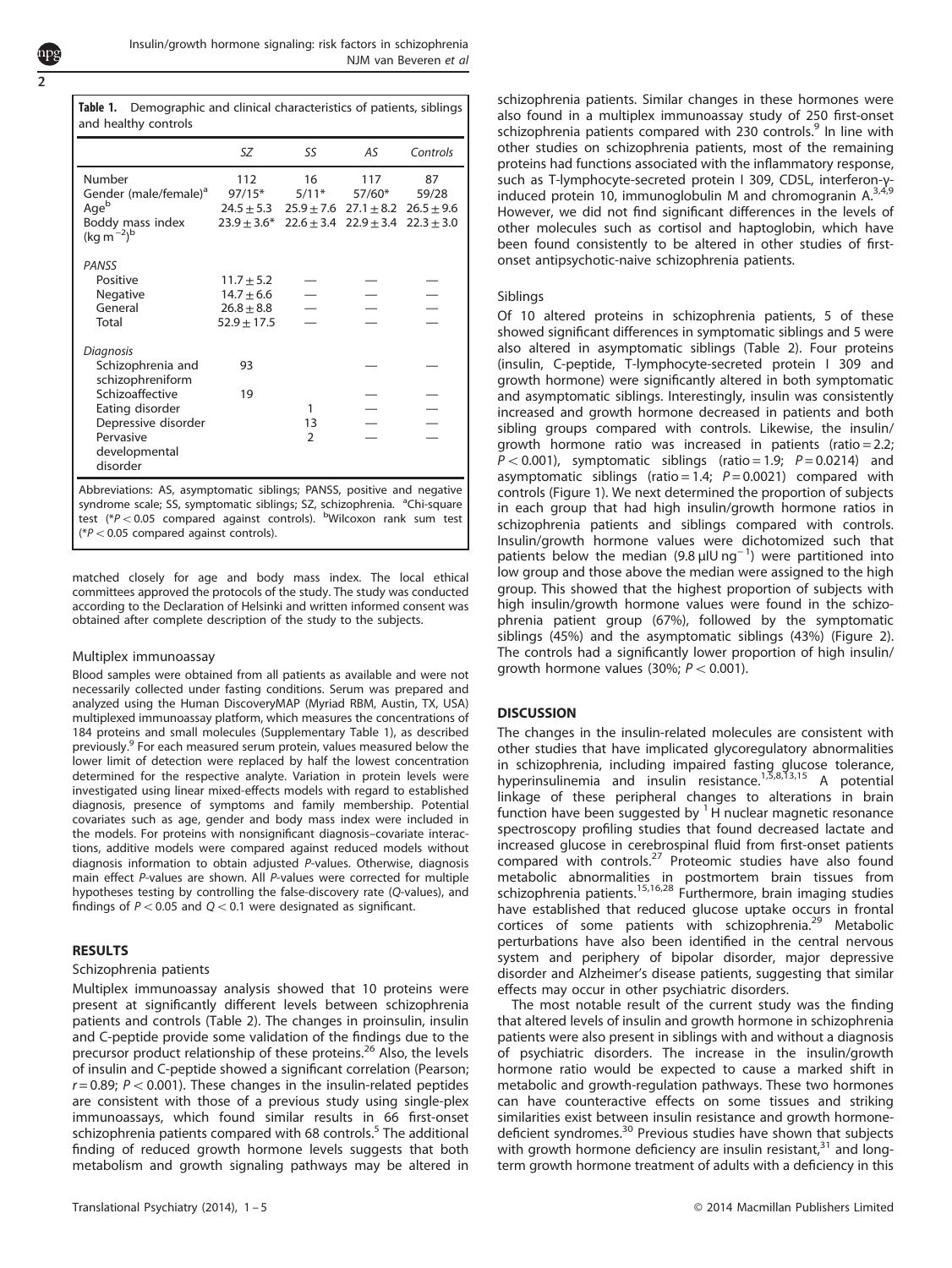3

|  |  | Table 2. Serum proteins altered between patients and siblings compared with controls |  |  |  |  |  |
|--|--|--------------------------------------------------------------------------------------|--|--|--|--|--|
|--|--|--------------------------------------------------------------------------------------|--|--|--|--|--|

<span id="page-2-0"></span>

| Analyte                             | Patients vs controls |        |       | Siblings vs controls |           |              |           |
|-------------------------------------|----------------------|--------|-------|----------------------|-----------|--------------|-----------|
|                                     | P                    | Q      | Ratio | Symptomatic          |           | Asymptomatic |           |
|                                     |                      |        |       | P                    | <b>RC</b> | P            | <b>RC</b> |
| <b>Insulin</b>                      | < 0.001              | < 0.01 | 1.33  | 0.042                | 1.30      | 0.017        | 1.18      |
| C-peptide                           | < 0.001              | 0.01   | 1.13  | 0.004                | 1.24      | 0.017        | 1.09      |
| T-lymphocyte-secreted protein I 309 | 0.002                | 0.04   | 0.80  | 0.011                | 0.79      | 0.001        | 0.83      |
| <b>Growth hormone</b>               | 0.006                | 0.08   | 0.58  | 0.006                | 0.65      | 0.032        | 0.81      |
| Proinsulin                          | 0.006                | 0.08   | 1.17  | 0.043                | 1.19      | 0.614        | 1.00      |
| CD <sub>5</sub> L                   | 0.002                | 0.04   | 0.95  | 0.207                | 0.95      | 0.035        | 0.96      |
| Interferon-y-induced protein 10     | 0.001                | 0.04   | 0.92  | 0.464                | 1.00      | 0.083        | 0.93      |
| Immunoglobulin M                    | 0.002                | 0.04   | 0.91  | 0.845                | 1.08      | 0.502        | 1.03      |
| Carcinoembryonic antigen            | 0.005                | 0.07   | 1.17  | 0.667                | 0.98      | 0.959        | 0.97      |
| Adiponectin                         | 0.007                | 0.08   | 0.90  | 0.492                | 1.14      | 0.145        | 0.98      |

Abbreviation: RC, ratio vs controls. Serum samples from all subjects were analyzed by multiplex immunoassay analysis. All P-values were corrected for multiple hypotheses testing by controlling the false-discovery rate (Q-values) and findings of  $P < 0.05$  and  $Q < 0.1$  were considered significant (indicated in italics). Analytes in bold were significantly altered in patients as well as in both symptomatic and asymptomatic siblings.



Figure 1. Boxplots showing altered levels of insulin and growth hormone in schizophrenia patients and siblings compared with controls. Serum concentrations of insulin (blue) and growth hormone (GH, yellow) were determined using multiplexed immunoassays for control, asymptomatic siblings (AS), symptomatic siblings (SS) and schizophrenia patients (SZ). The levels of insulin<br>in controls were 4.3  $\pm$  5.0  $\mu$ IU ml $^{-1}$  and those for growth hormone were  $3.7 \pm 6.3$  ng ml<sup>-1</sup>. All values were log10 transformed to account for unequal distribution of the data. Bold horizontal bars reflect median protein levels.

hormone have been shown to improve insulin sensitivity and whole-body glucose metabolism.<sup>[32](#page-3-0)</sup> In addition, the results of an early study suggested that the reduced growth hormone levels may be due to schizophrenia-associated increases in dopamine or serotonin activities, which regulate the production of this hormone.<sup>[33](#page-3-0)</sup> This is intriguing considering established hypotheses for schizophrenia that have suggested a causal link to increased levels of these neurotransmitters.<sup>[34](#page-4-0)</sup> We also found changes in the levels of T-lymphocyte-secreted protein I 309 in all subjects compared with controls, consistent with the effects on immune system dysfunction, which are also observed in schizophrenia<sup>[9](#page-3-0)</sup> and metabolic syndrome.<sup>35</sup>

There are several limitations to consider in this analysis. First, significant differences were not found in the levels of molecules such as cortisol and haptoglobin, which were described in other studies of first-onset antipsychotic-naive schizophrenia patients.<sup>[9](#page-3-0)</sup> However, this may be related to the clinical characteristics of the current patients who were all medicated compared with the antipsychotic-naive first-episode patients analyzed previously.



Figure 2. Histograms showing higher insulin/growth hormone ratios in schizophrenia patients and siblings compared with controls. Proportion of patients with high (red) and low (black) insulin/growth hormone ratios. The high and low categories were defined as subjects with higher and lower insulin:growth hormone ratios compared with the median insulin:growth hormone ratio (9.8 μIU ng<sup>-1</sup>), respectively.

Second, it was not possible to measure insulin resistance directly in this study as blood glucose levels were not determined. This is due to the fact that the samples were collected from patients and controls as they became available, and were not necessarily obtained under fasting conditions. Therefore, the measurements used in the current study only give indirect readings and represent approximations of insulin signaling. Third, no conclusion can be drawn about the similarity of the insulin/growth hormone ratios in the symptomatic ( $n = 16$ ) and the asymptomatic sibling  $(n = 117)$  groups, considering the small sample size of the former. Finally, no records were obtained for any of the subjects under study concerning family histories for occurrence of metabolic conditions such as type 2 diabetes mellitus or metabolic syndrome. This could be informative in future studies concerning the known link between psychiatric disorders and meta[bolic](#page-4-0) diseases, as revealed by proteomic and metabolomic studies. $36-42$ 

Overall, the present findings suggest that metabolic and hormonal disturbances such as effects on insulin and growth hormone may represent a vulnerability factor to develop mental disorders. We hypothesize that genetically or environmentally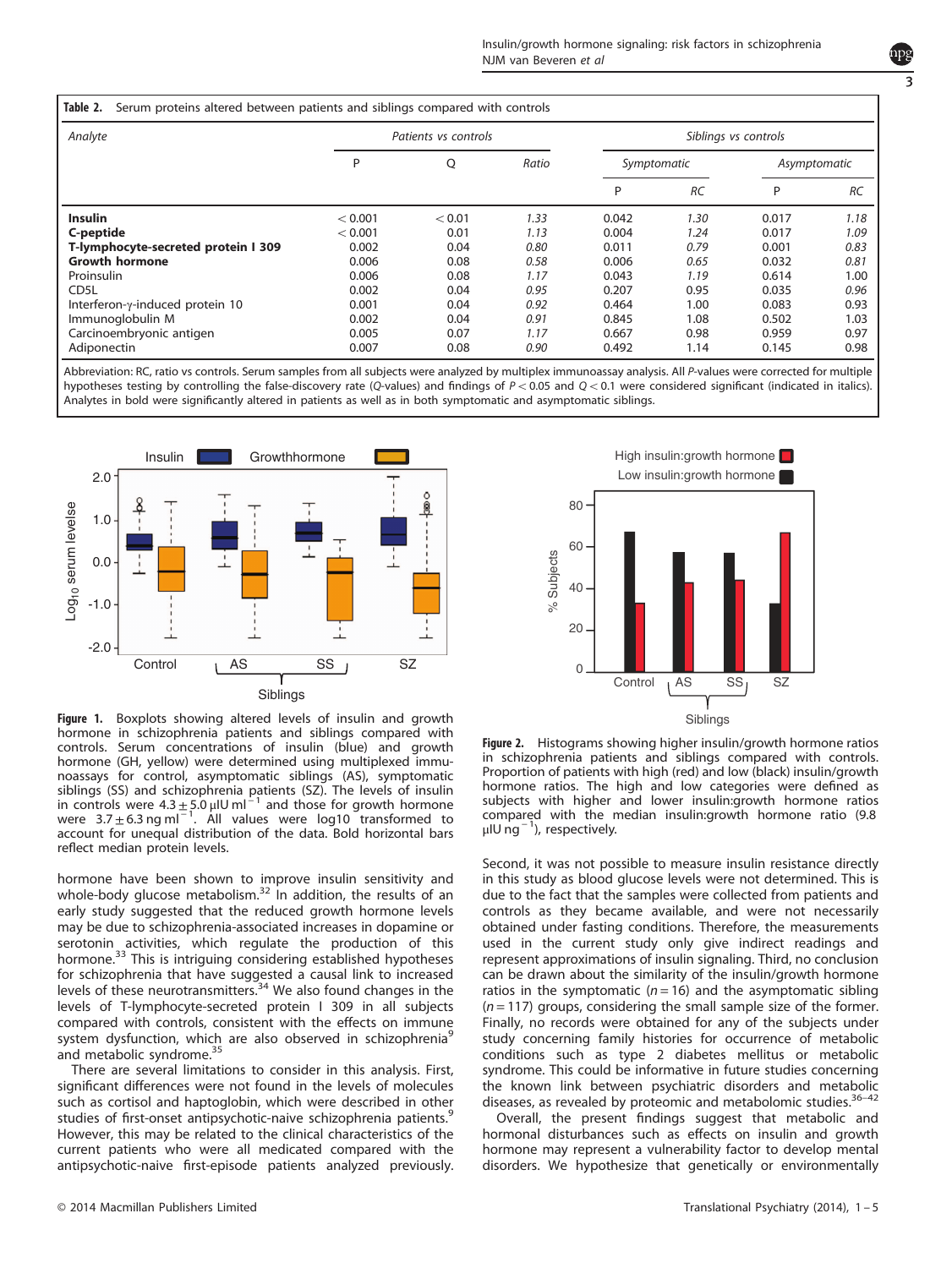<span id="page-3-0"></span>determined dysfunction in these pathways can result in deleterious effects on the brain in predisposed individuals. For example, intermittent glucose deprivation may occur in individuals with sporadic neuronal hyperactivity and associated excessive brain energy demand, which places stress on these pathways. This can also occur in cases of neurodevelopmental deficits affecting blood supply to certain brain regions and peripheral inflammation that deprives the body of glucose. Such effects may be correlated with onset or the remitting relapsing course of psychiatric symptoms. In this light, it is interesting that antipsychotic drugs are known to increase peripheral glucose levels. Indeed, these pro-diabetic effects are viewed as major side effects of these drugs. We propose that these effects may be intrinsically related to the therapeutic mechanism of action by increasing the peripheral blood glucose levels and thereby increasing glucose availability in the brain. Further research should attempt to disentangle the contribution of environmental and genetic factors to the observed molecular alterations. Furthermore, the production of tests based on measurement of these molecules may allow identification of high-risk individuals. This could lead to the implementation of novel disease prevention approaches, which could involve nutrition modification, stress reduction and pharmacotherapeutic interventions, including the application of welltolerated drugs that combat insulin resistance.

#### CONFLICT OF INTEREST

ES, PCG and SB are consultants for Myriad-RBM although this does not interfere with ownership regarding data sharing or materials. The remaining authors declare no conflict of interest.

#### ACKNOWLEDGMENTS

This work was supported by grants from the Stanley Medical Research Institute the Dutch Fund for Economic Structure Reinforcement (FES), under grant agreement number 0908 (NeuroBasic PharmaPhenomics project) and the European Union FP7 SchizDX research programme (grant reference 223427).

#### AUTHOR CONTRIBUTIONS

SB and NJMvB conceived and planned the experiments. ES carried out the analyses. CM and LdH performed the subject characterization and provided the samples. ES and PCG produced the tables and figures. ES, NJMvB, PCG, RN, CM, LdH and SB wrote the manuscript. PCG carried out the final editing.

### **REFERENCES**

- 1 Ryan MC, Collins P, Thakore JH. Impaired fasting glucose tolerance in first-episode, drug-naive patients with schizophrenia. Am J Psychiatry 2004; 160: 284-289.
- 2 Tsuang MT, Nossova N, Yager T, Tsuang MM, Guo SC, Shyu KG et al. Assessing the validity of blood-based gene expression profiles for the classification of schizophrenia and bipolar disorder: a preliminary report. Am J Med Genet B Neuropsychiatr Genet 2005; 133B: 1–5.
- 3 Craddock RM, Huang JT, Jackson E, Harris N, Torrey EF, Herberth M et al. Increased alpha- defensins as a blood marker for schizophrenia susceptibility. Mol Cell Proteomics 2007; 7: 1204–1213.
- 4 Domenici E, Willé DR, Tozzi F, Prokopenko I, Miller S, McKeown A et al. Plasma protein biomarkers for depression and schizophrenia by multi analyte profiling of case-control collections. PLoS One 2010; 5: e9166.
- 5 Guest PC, Wang L, Harris LW, Burling K, Levin Y, Ernst A et al. Increased levels of circulating insulin-related peptides in first-onset, antipsychotic naive schizophrenia patients. Mol Psychiatry 2010; 15: 118–119.
- 6 Levin Y, Wang L, Schwarz E, Koethe D, Leweke FM, Bahn S et al. Global proteomic profiling reveals altered proteomic signature in schizophrenia serum. Mol Psychiatry 2010; 15: 1088–1100.
- 7 Cheng TM, Lu YE, Guest PC, Rahmoune H, Harris LW, Wang L et al. Identification of targeted analyte clusters for studies of schizophrenia. Mol Cell Proteomics. 2010; 9: 510–522.
- 8 Guest PC, Schwarz E, Krishnamurthy D, Harris LW, Leweke FM, Rothermundt M et al. Altered levels of circulating insulin and other neuroendocrine hormones

associated with the onset of schizophrenia. Psychoneuroendocrinology 2011; 36: 1092–1096.

- 9 Schwarz E, Guest PC, Rahmoune H, Harris LW, Wang L, Leweke FM et al. Identification of a biological signature for schizophrenia in serum. Mol Psychiatry 2012; 17: 494–502.
- 10 Pedrini M, Massuda R, Fries GR, de Bittencourt Pasquali MA, Schnorr CE, Moreira JC et al. Similarities in serum oxidative stress markers and inflammatory cytokines in patients with overt schizophrenia at early and late stages of chronicity. J Psychiatr Res 2012; 46: 819–824.
- 11 Beumer W, Drexhage RC, De Wit H, Versnel MA, Drexhage HA, Cohen D et al. Increased level of serum cytokines, chemokines and adipokines in patients with schizophrenia is associated with disease and metabolic syndrome. Psychoneuroendocrinology 2012; 37: 1901–1911.
- 12 Yang J, Chen T, Sun L, Zhao Z, Qi X, Zhou K et al. Potential metabolite markers of schizophrenia. Mol Psychiatry 2013; 18: 67–78.
- 13 van Nimwegen LJ, Storosum JG, Blumer RM, Allick G, Venema HW, de Haan L et al. Hepatic insulin resistance in antipsychotic naive schizophrenic patients: stable isotope studies of glucose metabolism. J Clin Endocrinol Metab 2008; 93: 572-577.
- 14 Arranz B, Rosel P, Ramírez N, Dueñas R, Fernández P, Sanchez JM et al. Insulin resistance and increased leptin concentrations in noncompliant schizophrenia patients but not in antipsychotic-naive first-episode schizophrenia patients. J Clin Psychiatry 2004; 65: 1335–1342.
- 15 Prabakaran S, Swatton JE, Ryan MM, Huffaker SJ, Huang JT, Griffin JL et al. Mitochondrial dysfunction in schizophrenia: evidence for compromised brain metabolism and oxidative stress. Mol Psychiatry 2004; 9: 684–697.
- 16 Martins-de-Souza D, Maccarrone G, Wobrock T, Zerr I, Gormanns P, Reckow S et al. Proteome analysis of the thalamus and cerebrospinal fluid reveals glycolysis dysfunction and potential biomarkers candidates for schizophrenia. J Psychiatr Res 2010; 44: 1176–1189.
- 17 English JA, Pennington K, Dunn MJ, Cotter DR. The neuroproteomics of schizophrenia. Biol Psychiatry 2011; 69: 163–172.
- 18 Tsuang MT, Faraone SV, Lyons MJ. Identification of the phenotype in psychiatric genetics. Eur Arch Psychiatry Clin Neurosci 1993; 243: 131–142.
- 19 Cardno AG, Marshall EJ, Coid B, Macdonald AM, Ribchester TR, Davies NJ et al. Heritability estimates for psychotic disorders: the Maudsley twin psychosis series. Arch Gen Psychiatry 1999; 56: 162–168.
- 20 McGue M, Gottesman II. The genetic epidemiology of schizophrenia and the design of linkage studies. Eur Arch Psychiatry Clin Neurosci 1991; 240: 174-181.
- 21 Olin SC, Mednick SA. Risk factors of psychosis: identifying vulnerable populations premorbidly. Schizophr Bull 1996; 22: 223–240.
- 22 Rouillon F, Sorbara F. Schizophrenia and diabetes: epidemiological data. Eur Psychiatry 20054: S345–S348.
- 23 Korver N, Quee PJ, Boos HB, Simons CJ, de Haan L. GROUP investigators: Genetic Risk and Outcome of Psychosis (GROUP), a multi site longitudinal cohort study focused on gene-environment interaction: objectives, sample characteristics, recruitment and assessment methods. Int J Methods Psychiatr Res 2012; 21: 205–221.
- 24 Kay SR, Fiszbein A, Opler LA. The positive and negative syndrome scale (PANSS) for schizophrenia. Schizophr Bull 1987; 13: 261–276.
- 25 Stefanis NC, Hanssen M, Smirnis NK, Avramopoulos DA, Evdokimidis IK, Stefanis CN et al. Evidence that three dimensions of psychosis have a distribution in the general population. Psychol Med 2002; 32: 347–358.
- 26 Hutton JC. Insulin secretory granule biogenesis and the proinsulin-processing endopeptidases. Diabetologia 1994; 37: S48–S56.
- Holmes E, Tsang TM, Huang JT, Leweke FM, Koethe D, Gerth CW et al. Metabolic profiling of CSF: evidence that early intervention may impact on disease progression and outcome in schizophrenia. PLoS Med 2006; 3: e327.
- 28 Pennington K, Beasley CL, Dicker P, Fagan A, English J, Pariante CM et al. Prominent synaptic and metabolic abnormalities revealed by proteomic analysis of the dorsolateral prefrontal cortex in schizophrenia and bipolar disorder. Mol Psychiatry 2008; 13: 1102–1117.
- 29 Brown GG, Thompson WK. Functional brain imaging in schizophrenia: selected results and methods. Curr Top Behav Neurosci 2010; 4: 181–214.
- 30 Dominici FP, Turyn D. Growth hormone-induced alterations in the insulinsignaling system. Exp Biol Med (Maywood) 2002; 227: 149–157.
- 31 Murray R, Shalet S. Insulin sensitivity is impaired in adults with varying degrees of GH deficiency. Clin Endocrinol (Oxford) 2005; 62: 182–188, 2005.
- 32 Arafat AM, Möhlig M, Weickert MO, Schöfl C, Spranger J, Pfeiffer AF et al. Improved insulin sensitivity, preserved beta cell function and improved wholebody glucose metabolism after low-dose growth hormone replacement therapy in adults with severe growth hormone deficiency: a pilot study. Diabetologia 2010; 53: 1304–1313.
- 33 Kahn RS, Davidson M, Hirschowitz J, Stern RG, Davis BM, Gabriel S et al. Nocturnal growth hormone secretion in schizophrenic patients and healthy subjects. Psychiatry Res 1992; 41: 155–161.